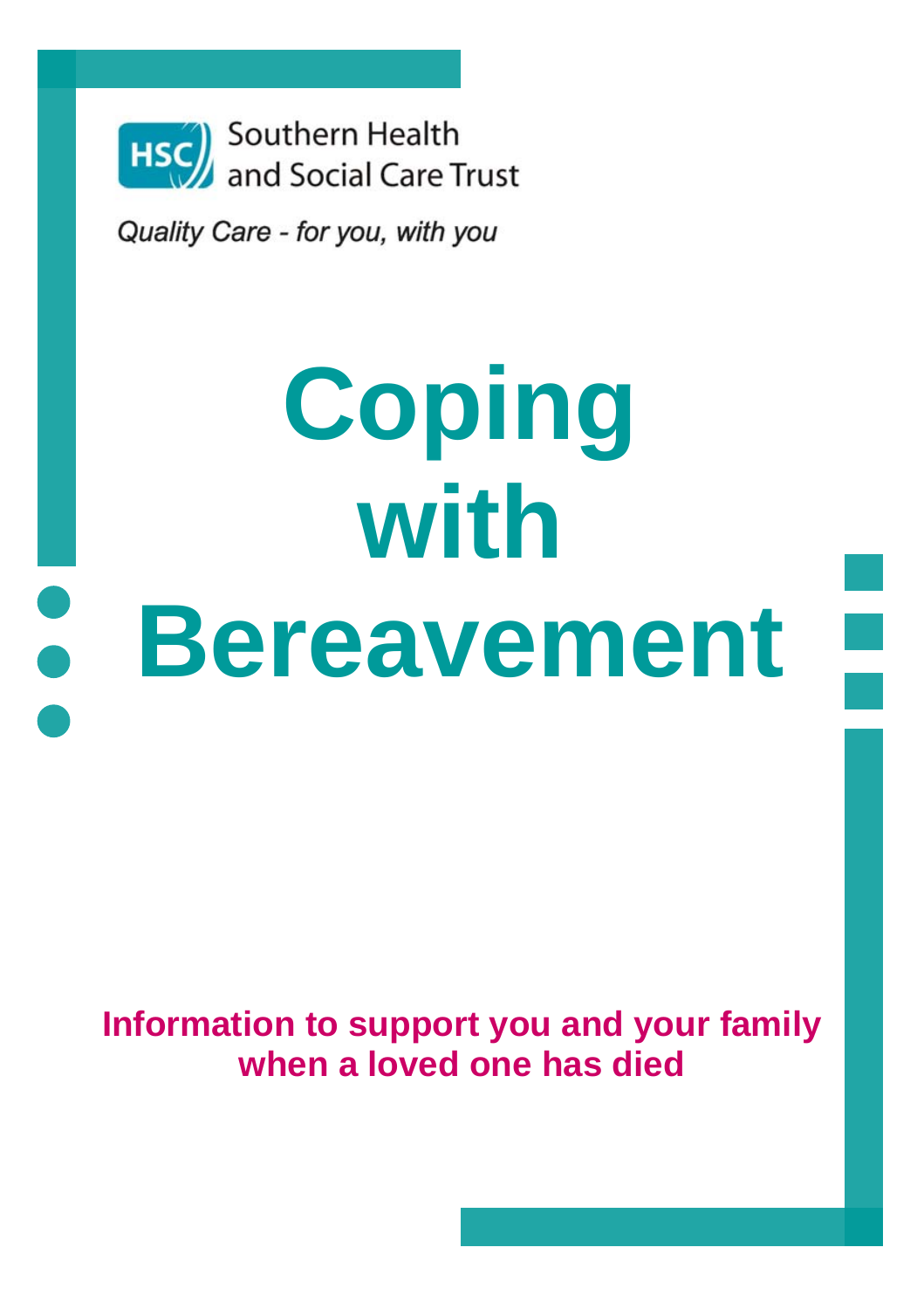We would like to express our deepest sympathy to you and your family on the death of your loved one.

We hope this booklet may help guide you through some of the practical and necessary formalities that need to be carried out at this sad and difficult time.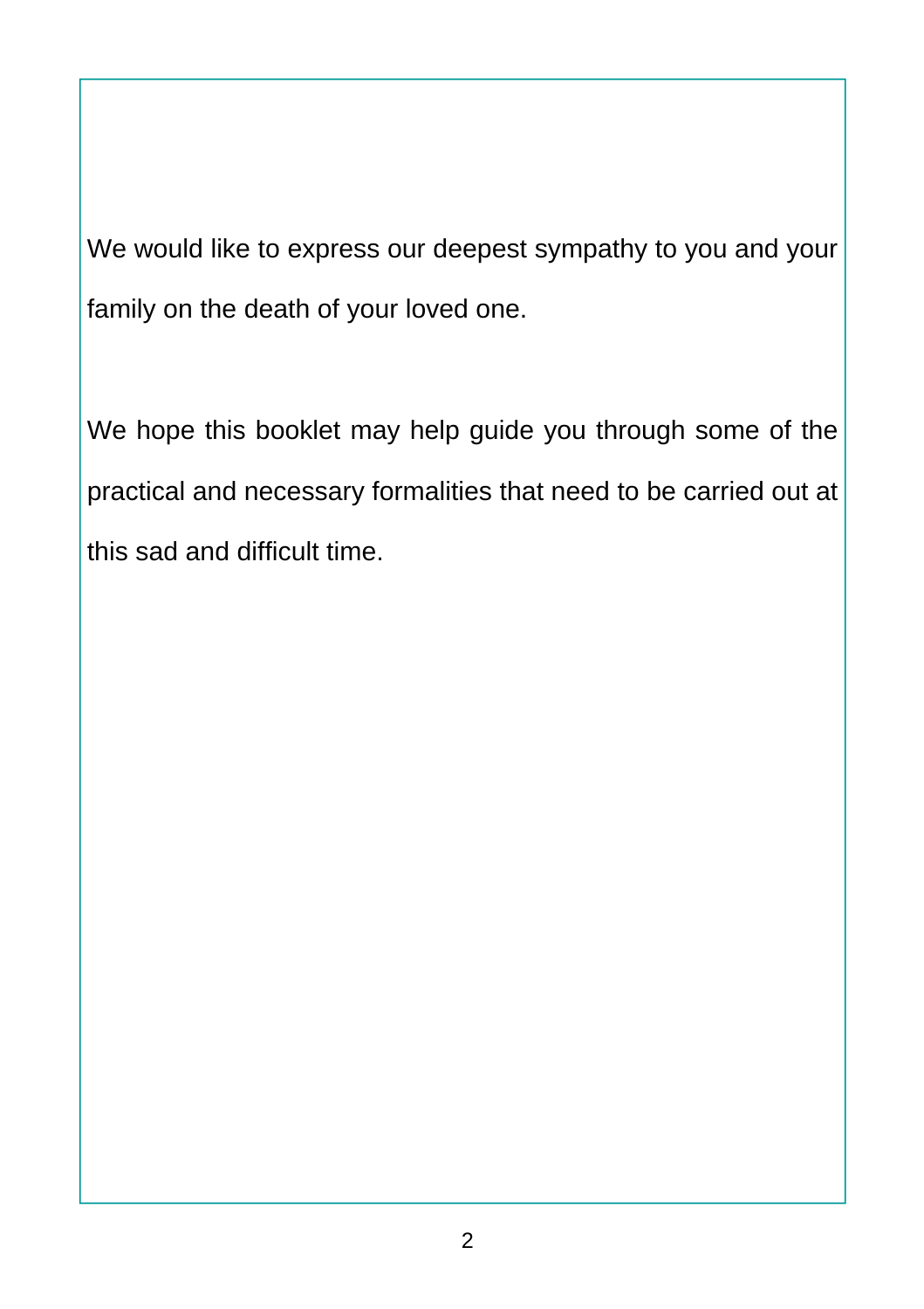## **This booklet contains information on:**

| <b>Section 1: Practical Matters</b><br>Taking time                                        | Page no<br>4 |
|-------------------------------------------------------------------------------------------|--------------|
| Return of belongings                                                                      | 4            |
| Organ and Tissue Donation                                                                 | 5            |
| Arrangements after death has occurred                                                     | 5            |
| The Medical Certificate of cause of death                                                 | 6            |
| <b>Post Mortem Examination</b>                                                            | 6            |
| Registering your relative's death                                                         | 7            |
| <b>Funeral arrangements</b>                                                               | $7-9$        |
| Repatriation of deceased                                                                  | 9            |
| People to tell                                                                            | 10           |
| Things to return                                                                          | 11           |
| Collection of nursing or care equipment                                                   | 11           |
| <b>Section 2: Coping with Bereavement</b><br>Grieving                                     | 12           |
| Helping bereaved children                                                                 | 13           |
| <b>Section 3: Information and local support</b><br><b>Southern Trust Support Services</b> | $15 - 16$    |
| <b>Local Council offices</b>                                                              | 17           |
| Social Security Jobs and Benefits Offices                                                 | 18           |
| <b>Bereavement Support Organisations</b>                                                  | 19-23        |
| <b>Contact Us</b>                                                                         | 24           |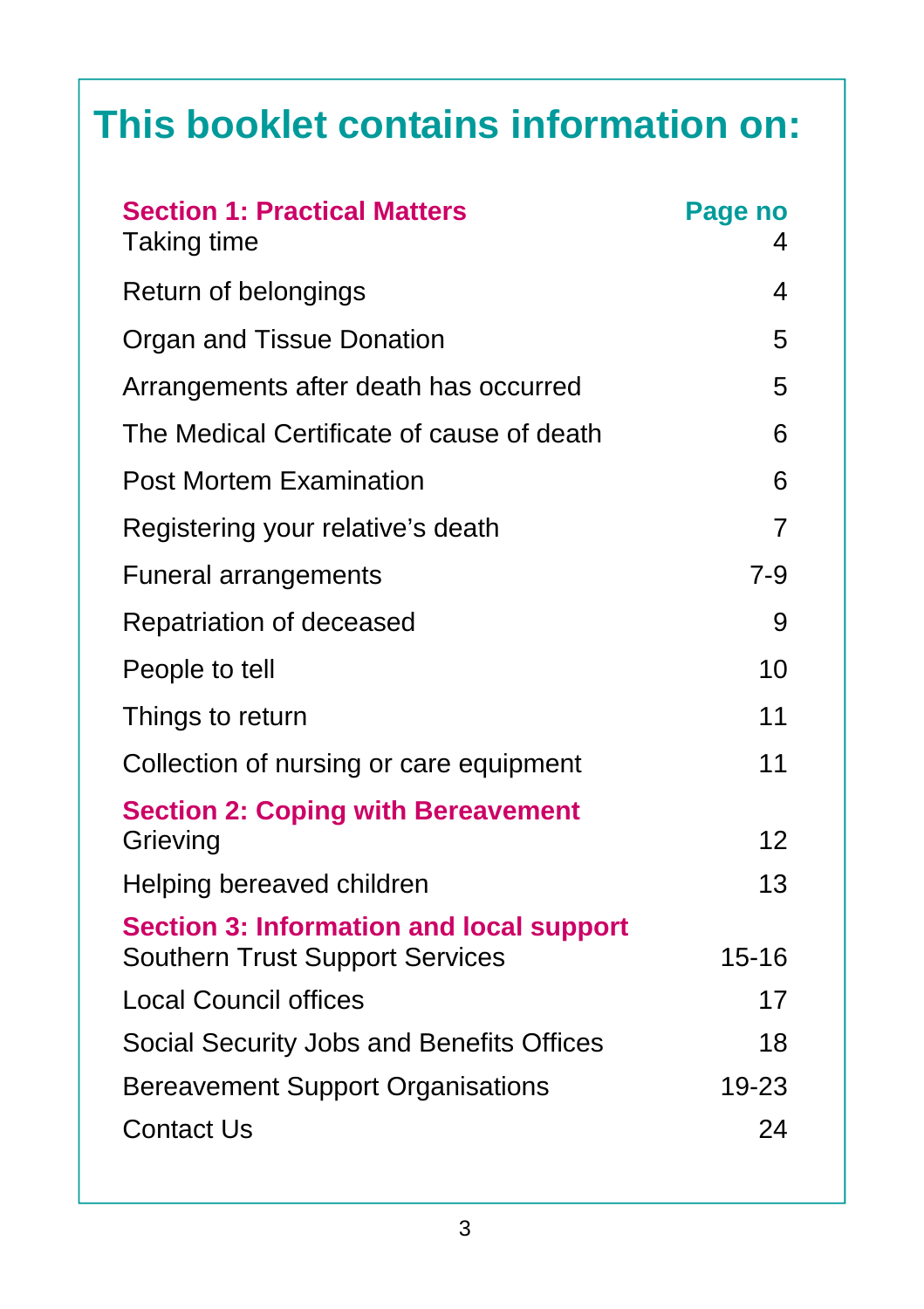## **Taking time**

At this difficult time it is important to take a few moments to gather your thoughts, to cry, to talk or to have some time alone. You may have to make some important decisions and it is likely to help you and your family, now and later, to know you had the opportunity to consider your options.

It is often helpful to have the support of family members and friends at this time. If you wish, the staff can also contact your Minister/Priest, Spiritual Leader or the Hospital Chaplain. However, or you may prefer just to be on your own.

The staff who cared for your loved one will do all they can to help and support you at this time. If, in the days or weeks ahead you wish to speak to the healthcare professionals who cared for your loved one at the time of their death, please contact the ward manager/lead community nurse to arrange an appointment.

Patient Support staff can also be contacted for advice, help and support. **Tel:** 028 3861 2395 or 028 3861 4285 from Monday to Friday 9am - 5pm.

**Return of belongings** *(when your loved one has not died in their own home)* 

The staff will ask you your wishes as they prepare to gather your loved one's personal effects together. You can take the belongings immediately or if preferred, they can be collected later. Please confirm with the staff what you would like to do.

The Trust has policies in place regarding the return of valuables. Staff will discuss these arrangements with you, and will advise you if it is necessary to return to collect valuables or money. In some instances legal requirements may prevent a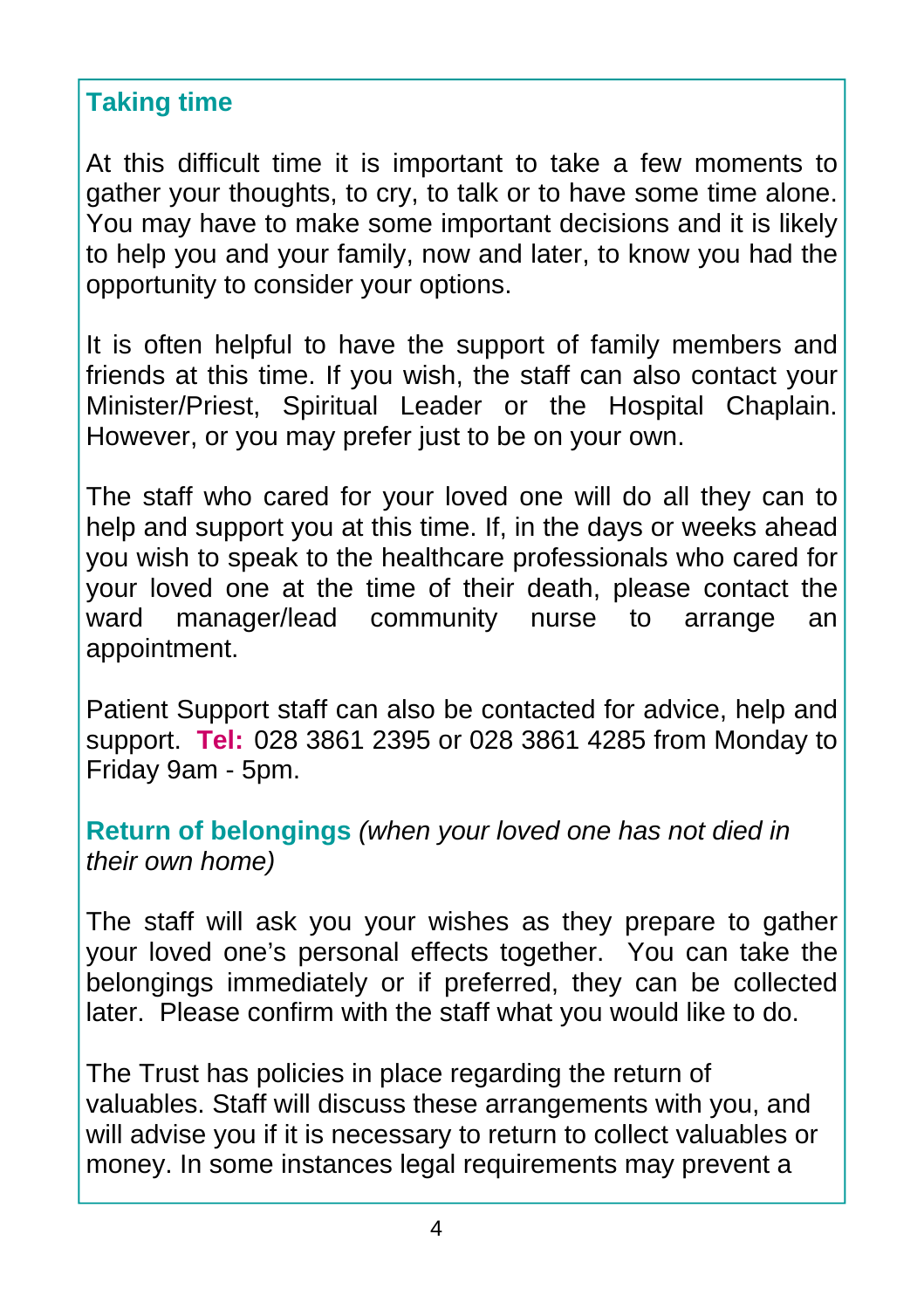swift return of belongings, but you will be kept informed through the process. The staff will act as quickly as possible, and your patience will be appreciated.

## **Organ and Tissue Donation**

Some people choose to join the donor register or carry an organ/tissue donor card. In the absence of this, the next of kin can consent to organs/tissues being donated when someone dies. If you know your loved one wished to donate their organs or tissues, or this is something you wish to consider on their behalf, please inform the ward staff, GP or district nurse. Sometimes a medical condition or cause/place of death will mean a person cannot be a donor.

In some hospital areas, for example, the Intensive Care Unit, you may be specifically approached about organ or tissue donation.

## **Arrangements after death has occurred**

Depending on the circumstances and where the death occurred, at an appropriate time the deceased may be brought respectfully to a mortuary or room of repose. This is a special facility where the deceased can remain until the formal arrangements for release to funeral directors or post mortem examinations are complete. The mortuary staff will assist you to see and spend time with the person who has died.

When the Trust is legally able to do so, for example, when the medical certificate of cause of death has been completed, the deceased will be released to your chosen funeral director.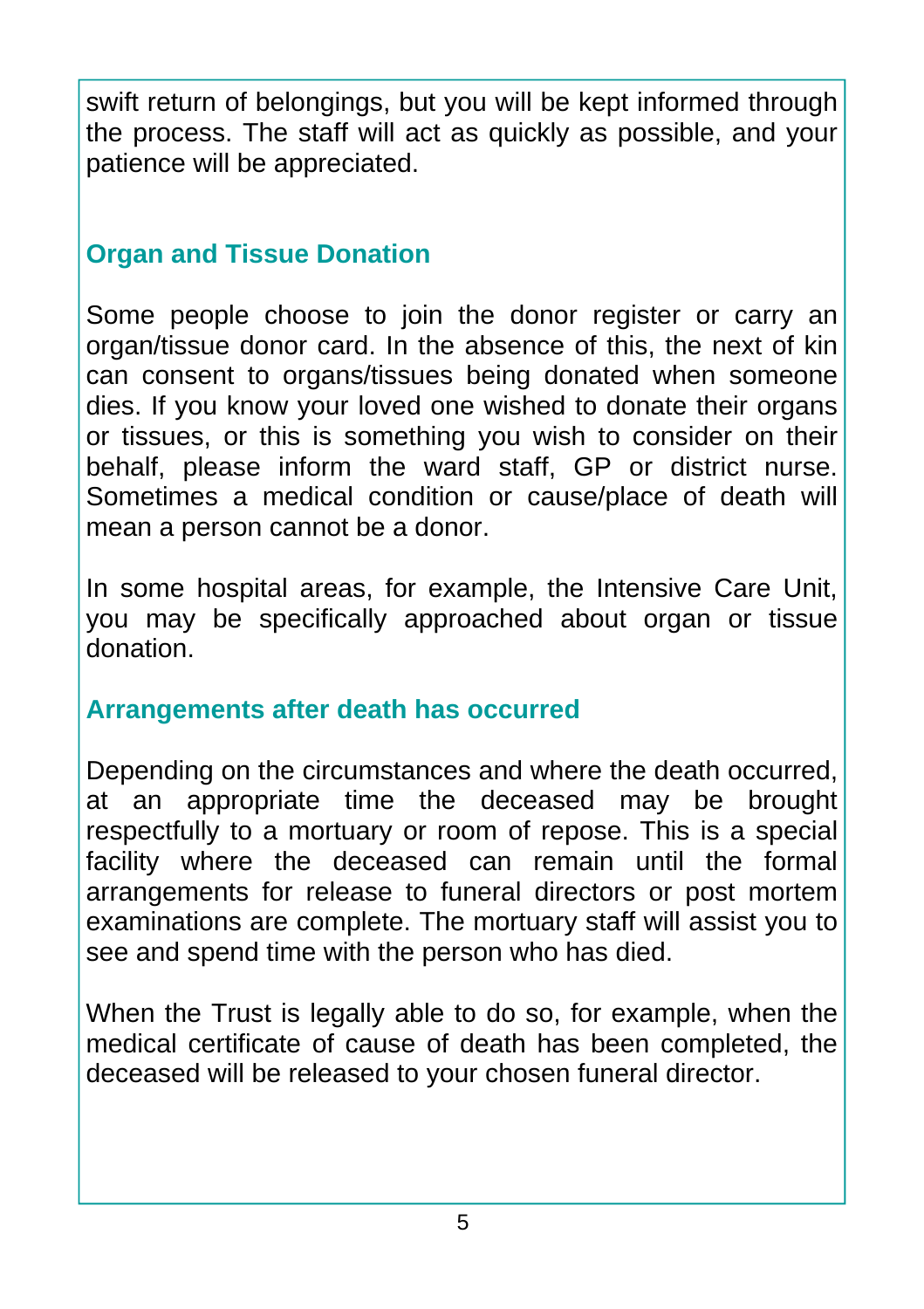## **The Medical Certificate of Cause of Death**

A medical certificate of cause of death is required to register your relative's death. This certificate must be completed by a doctor who has treated the deceased within the 28 days before the death occurred. This certificate is usually given to the person recorded as the deceased's "Next of Kin", person with parental responsibility or guardian.

If the deceased had not been seen by a doctor within the 28 days before the death occurred, or in circumstances such as a sudden or unexpected death, a medical certificate of cause of death cannot be issued. Such deaths, by law, are reported to the Coroner, an independent officer of the court who investigates sudden, violent or unexplained deaths.

Staff will provide you with information regarding this certificate.

## **Post mortem Examination**

A post mortem (sometimes called an autopsy) is an examination carried out by a pathologist after a death, where it is necessary to establish the medical cause of death. There are two reasons why a post-mortem may be carried out:

## **1. Coroners post mortem**

If the Coroner decides to investigate the death, he may order a post mortem examination. The Coroner does not need the deceased family's consent to request a post mortem which will be carried out at the State Pathology Service in Belfast. When the post mortem is complete the Coroner's Service will provide a certificate to allow a funeral to take place. The doctor or general practitioner who cared for your relative will discuss this carefully with you and provide you with written information on this process if you require it.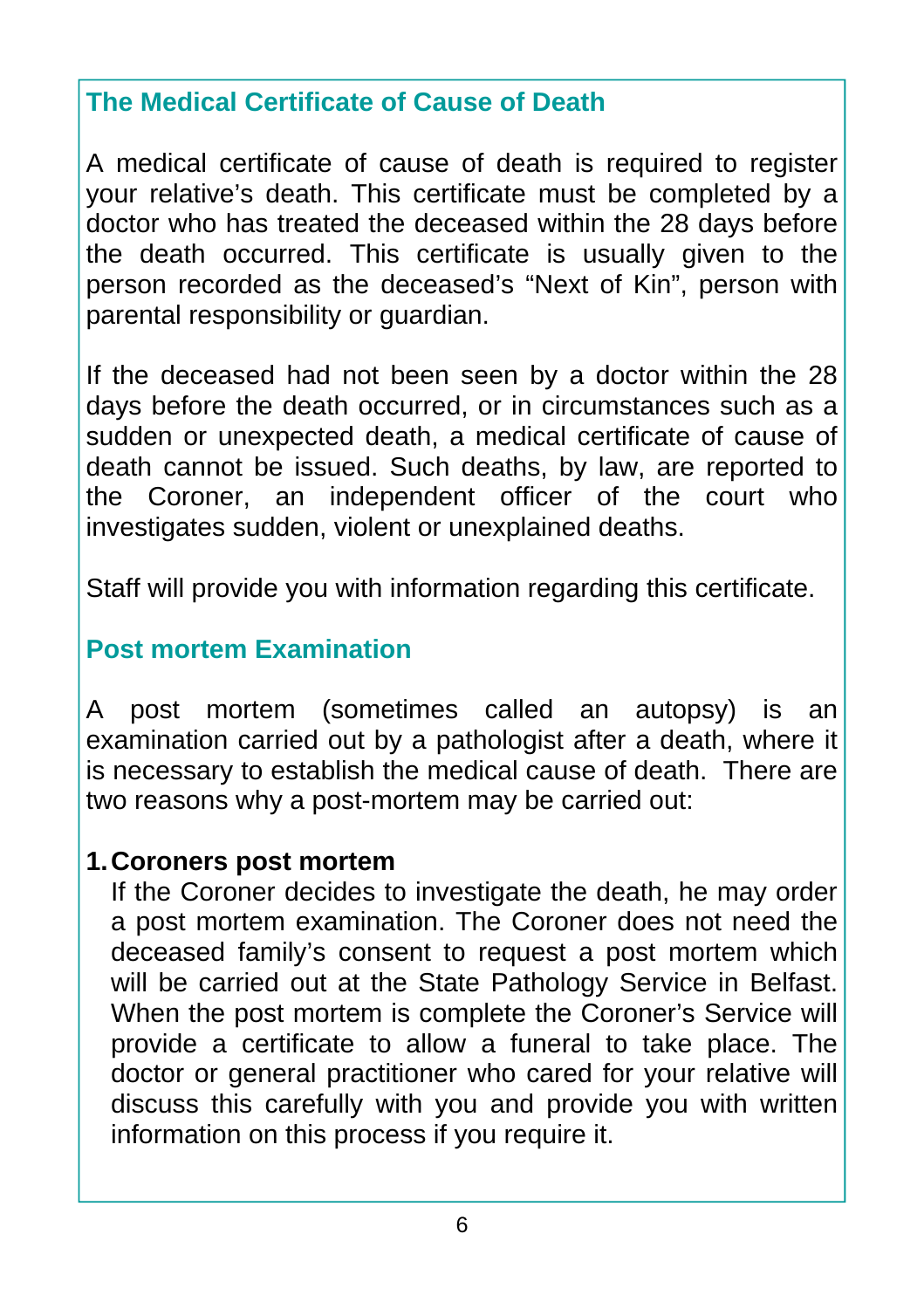## **2. A hospital consented post mortem**

You may be asked by a doctor for permission to carry out this post mortem. It is an examination carried out with the consent of relatives, in order to more fully understand the illness, the cause of death and to enhance future medical care. It is your decision to grant permission for this. The doctor or general practitioner who cared for your relative may discuss this option with you and provide you with further written information on this process if you require it.

## **Registering your relative's death**

Once the medical certificate of cause of death has been completed, the death will need to be registered with the Registrar of Births and Deaths. All deaths that occur in Northern Ireland must be registered in the council district in which the death occurred or in which the deceased person normally/ usually resided. Your funeral director will be able to advise you if you are unsure.

Registration should take place within 5 days. Your funeral director will require the GRO form 21 which you will receive from the officer registering your relative's death; or a Coroner's Order before a cremation can proceed or a grave in a district council owned cemetery can be opened. A list of local council offices is included at the end of this booklet.

## **Funeral arrangements**

Unless there is a special religious or cultural reason for holding the funeral quickly, you can take some time to arrange your relative's funeral. It is likely that your Minister, Priest, Spiritual Leader or members of your community will be able to assist you with your decisions and planning.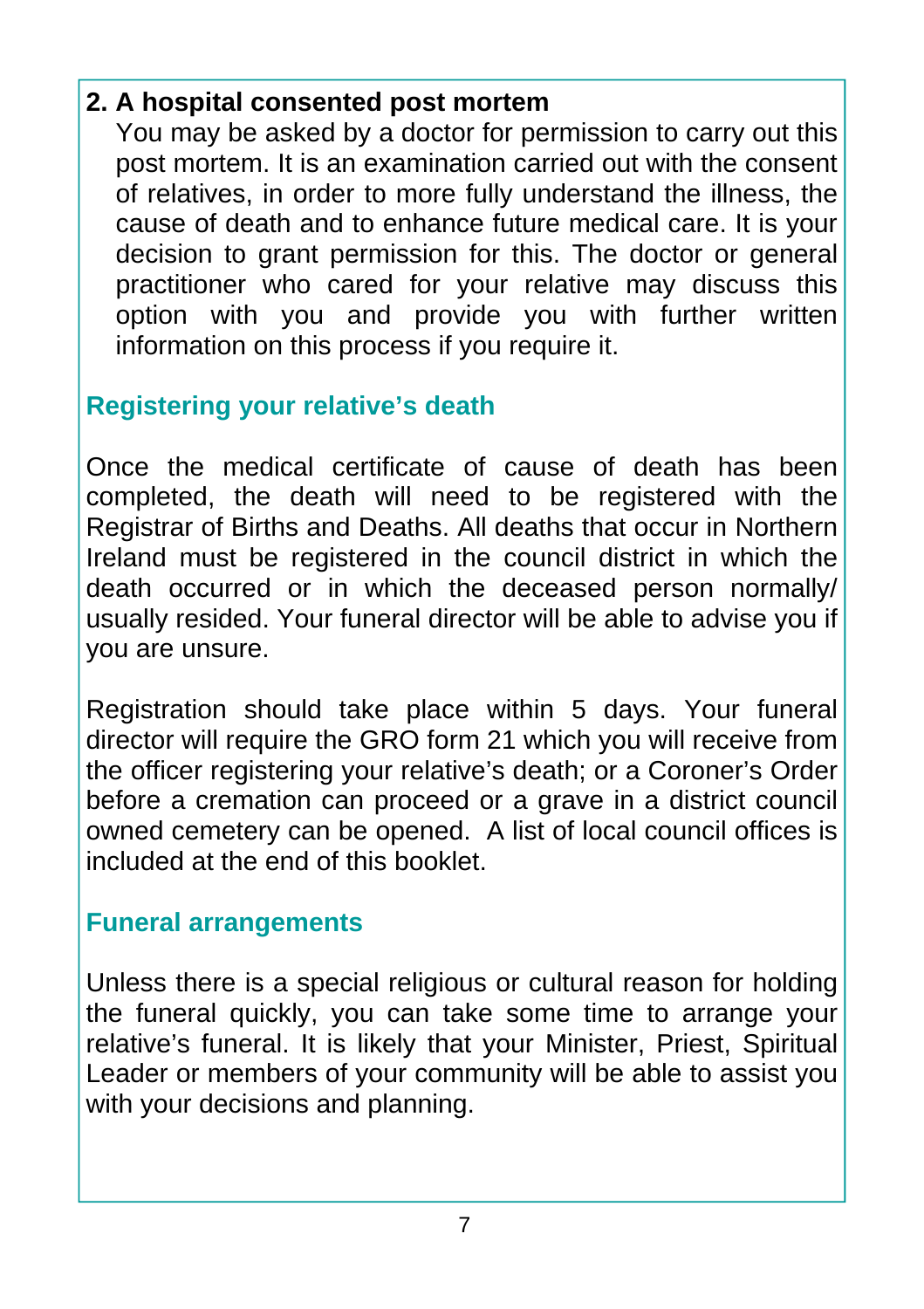## **Decisions to be made**

- Your loved one might have planned their own funeral or voiced their views on what they would like included or what they would like happen to their body. Written instructions may be contained in their will, or these may have been discussed with a relative or friend. It might be appropriate to consider these wishes when making your plans.
- Your relative may have already paid for their funeral arrangements, and therefore it may also be helpful to be aware of any paperwork concerning this.
- While it is possible to make all the arrangements yourself, you may find the support of a funeral director invaluable as they know all the issues that need to be considered. Friends, family or your spiritual leader may be able to help you choose a funeral director.
- Advice on burial options can be obtained through your funeral director, whether or not you are planning a formal funeral service. He/she will also help you organise the purchase of a grave if necessary. Your Minister/Priest or Spiritual Leader will be able to assist you regarding Church cemeteries. Information on council owned cemeteries can also be obtained from your district council.
- Cremations in Northern Ireland are undertaken in Roselawn Crematorium in Belfast. Further information on cremation can be obtained through your funeral director or by contacting the Crematorium directly on **Tel:** 028 9044 8288. The funeral director will be able to help you with the additional forms required to allow a cremation to take place. Cremations cannot take place until the cause of death is confirmed.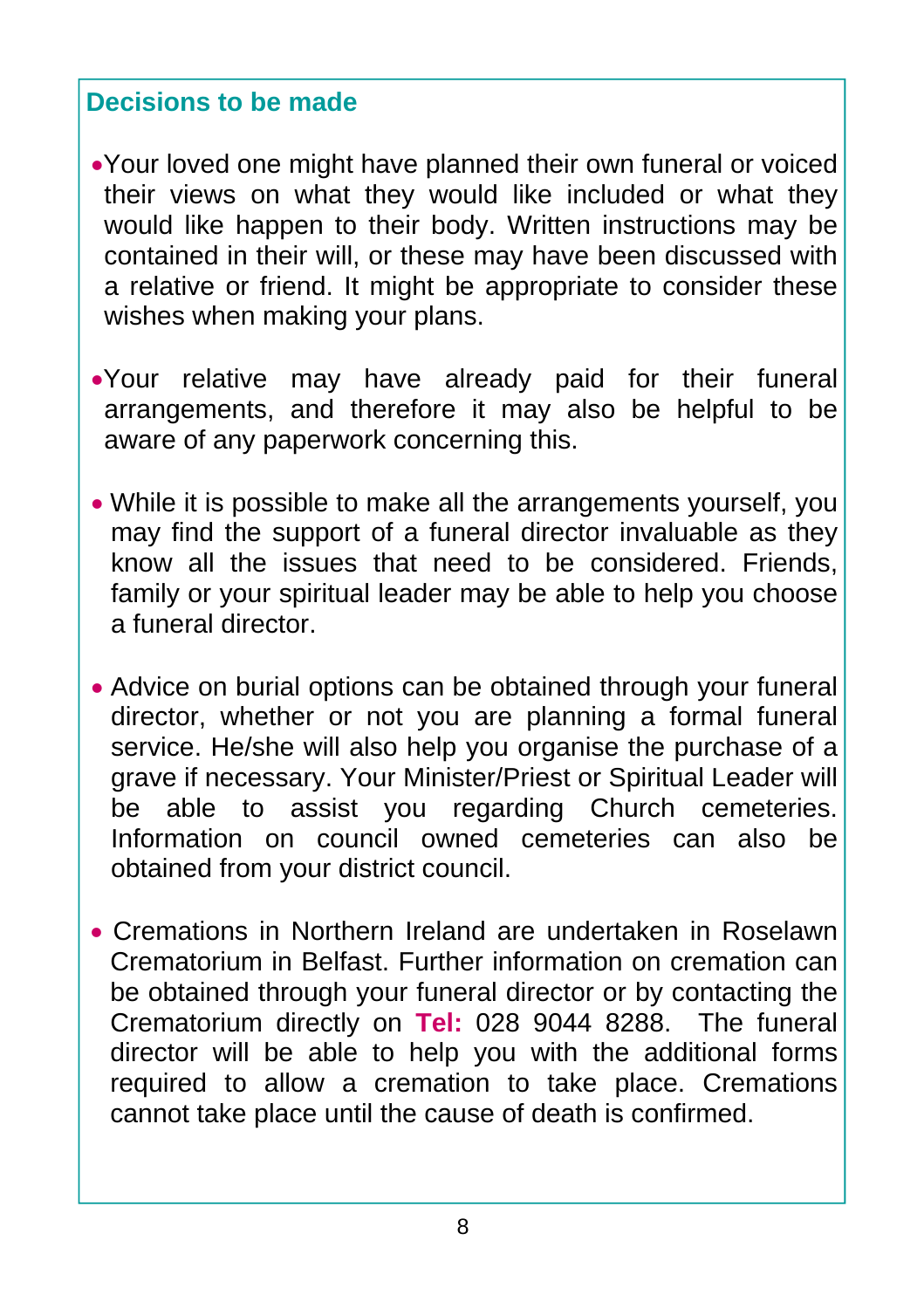Funerals can be expensive. Many funeral directors are members of an association such as:

- The National Association of Funeral Directors (NAFD)
- The Funeral Association of Northern Ireland
- The Society of Allied and Independent Funeral Directors (SAIFD)
- The Irish Association of Funeral Directors (IAFD)

Members of these associations practice to agreed standards. They should provide you with a price list on request and a written estimate, which should not be exceeded without your permission.

If you need financial help with funeral costs and are in receipt of benefits, your local Social Security or Jobs and Benefits Office will be able to provide advice**.** A list of these local offices is included at the end of this booklet.

## **Repatriation of Deceased**

You may wish to have the body or cremated remains of your relative repatriated to another country. To remove a body from Northern Ireland, permission needs to be obtained from the Coroner. Arrangements for the reception and burial/cremation of the body in the country of destination need to be made prior to departure. The funeral director you choose will guide you through these arrangements.

If your relative died here while on vacation, the cost of repatriation may be included in their travel insurance policy. Otherwise, it is worthwhile checking the cost of repatriation before choosing this option. The relevant consulate or embassy of the country to which the body is to be repatriated can also provide you with advice and information. The mortuary staff have experience of repatriation in these circumstances and they will also support you at this time.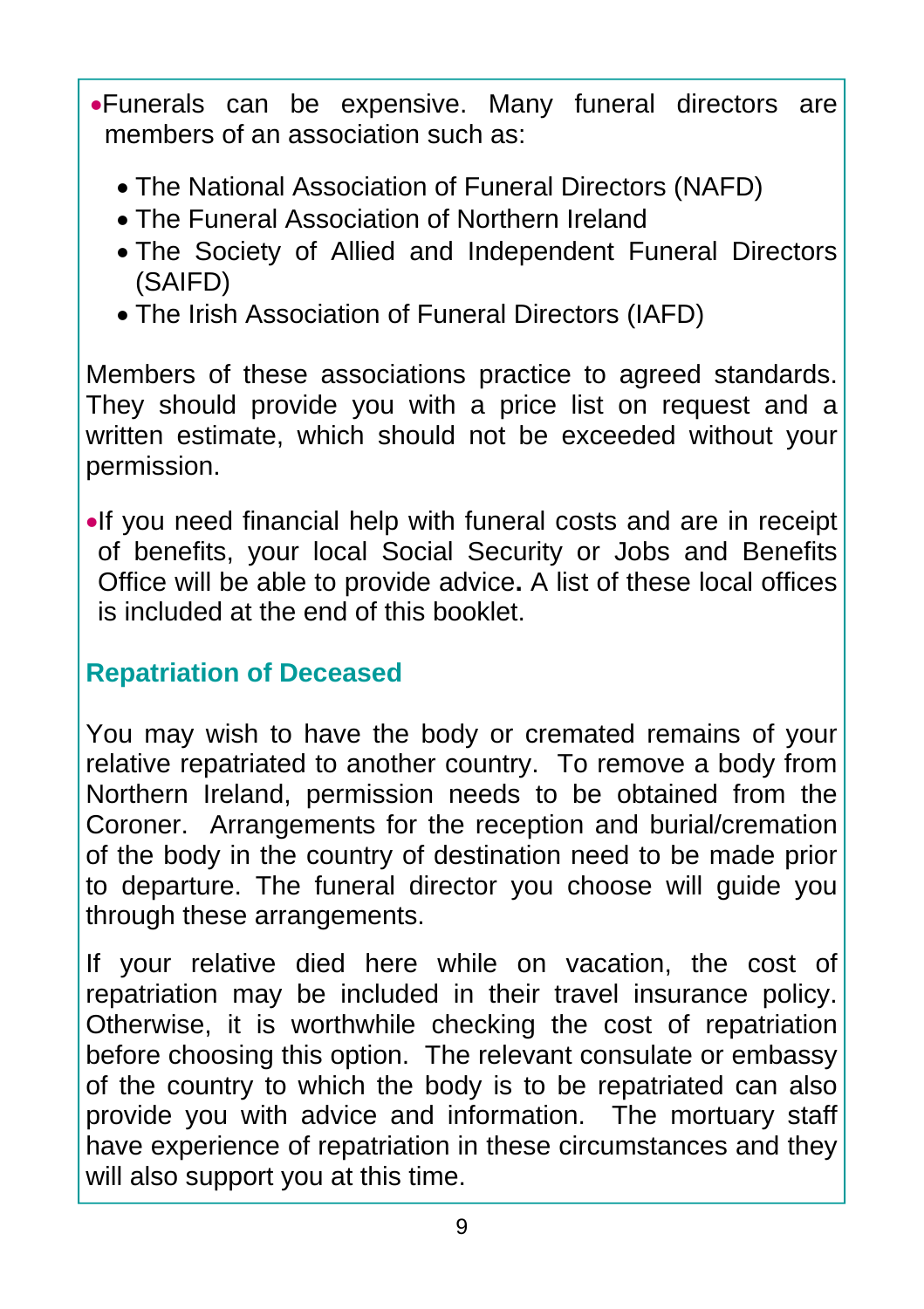## **People to tell**

There are a number of organisations or people to tell when someone dies. Your family General Practitioner will be contacted when your relative has died in hospital. In these circumstances, every possible step will also be taken to cancel future hospital appointments.

A list of other agencies you may need to contact is provided below. This is not comprehensive, and there might be others you need to contact. You may not need to contact all these departments in person, but it is helpful to keep a list so you know who has been informed. Important offices include:

- Solicitor
- Other hospitals the person attended
- Social Security Office (to cancel direct payments such as benefits or attendance allowance)
- Home care services eg district nursing, home help, day care centre etc
- Banks/building societies/credit card companies/post office
- Insurance company, pension provider and/or financial advisor
- Inland revenue
- Car company and car/house insurance
- Telephone (landline and mobile)
- Employer
- Utilities companies (gas and electric)
- Housing executive
- Cancel mail from mailing lists or databases by contacting the bereavement register on:

**www.the-bereavement-register.org.uk**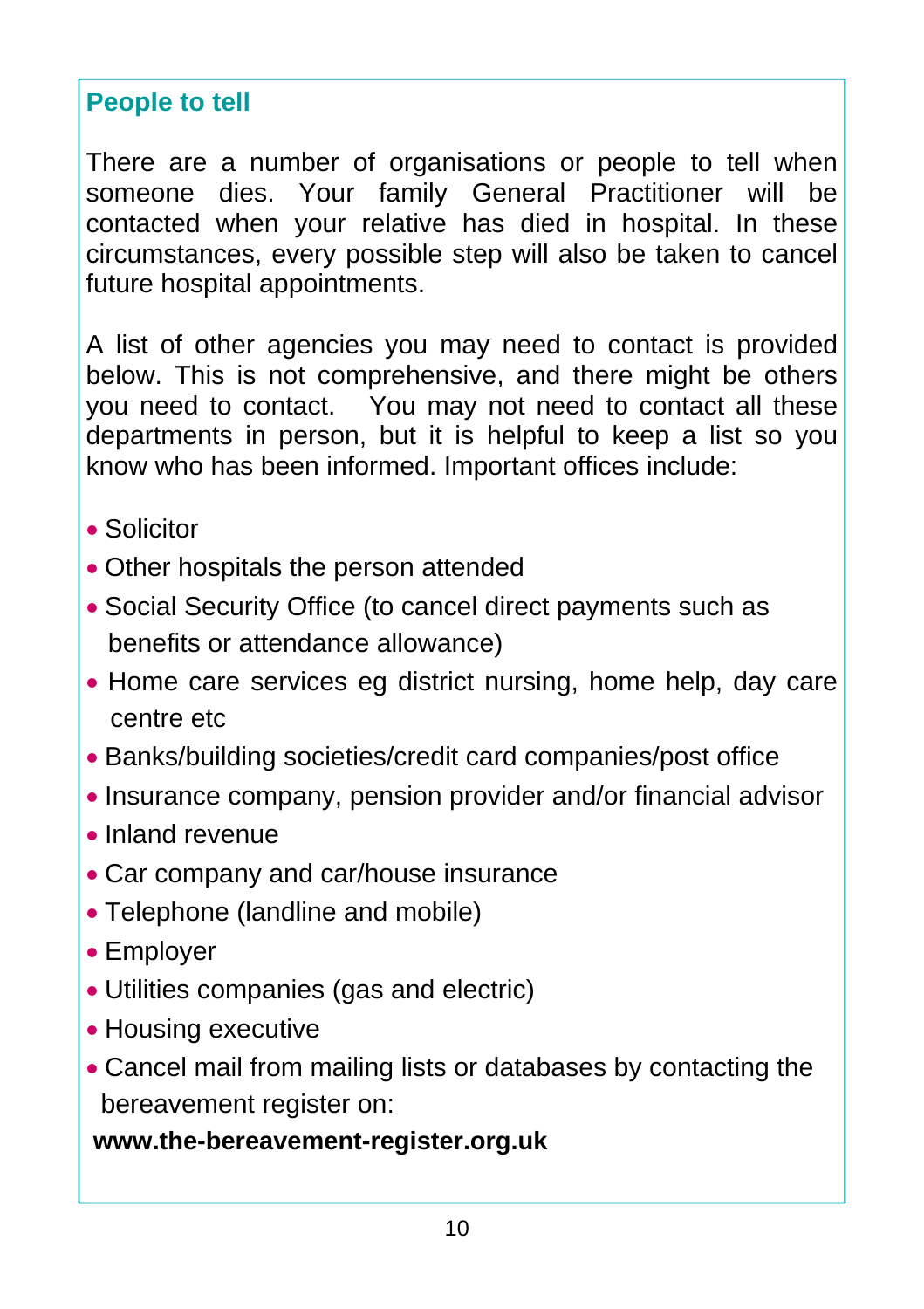## **Things to return**

- Registration documents of car (if a change of ownership is to be recorded)
- Driving Licence
- Passport
- Library books and tickets

## **Collection of nursing or care equipment**

Your relative might have been receiving district nursing or other community services before they died. It is likely that the district nurse will contact the family to offer her sympathy. The district nurse may also arrange with you a suitable time for equipment within the home to be collected. You can also contact the person or service who supplied the equipment or your local Health and Social Services Community Stores Department. Please contact:

## **Newry and Mourne Stores**

Daisy Hill Hospital, Newry **Tel:** 028 3083 5000

## **Armagh and Dungannon Stores**

St Luke's Hospital, Armagh **Tel:** 028 3752 2381

## **Craigavon and Banbridge Stores**

Manor Drive, Lurgan **Tel:** 028 3834 1316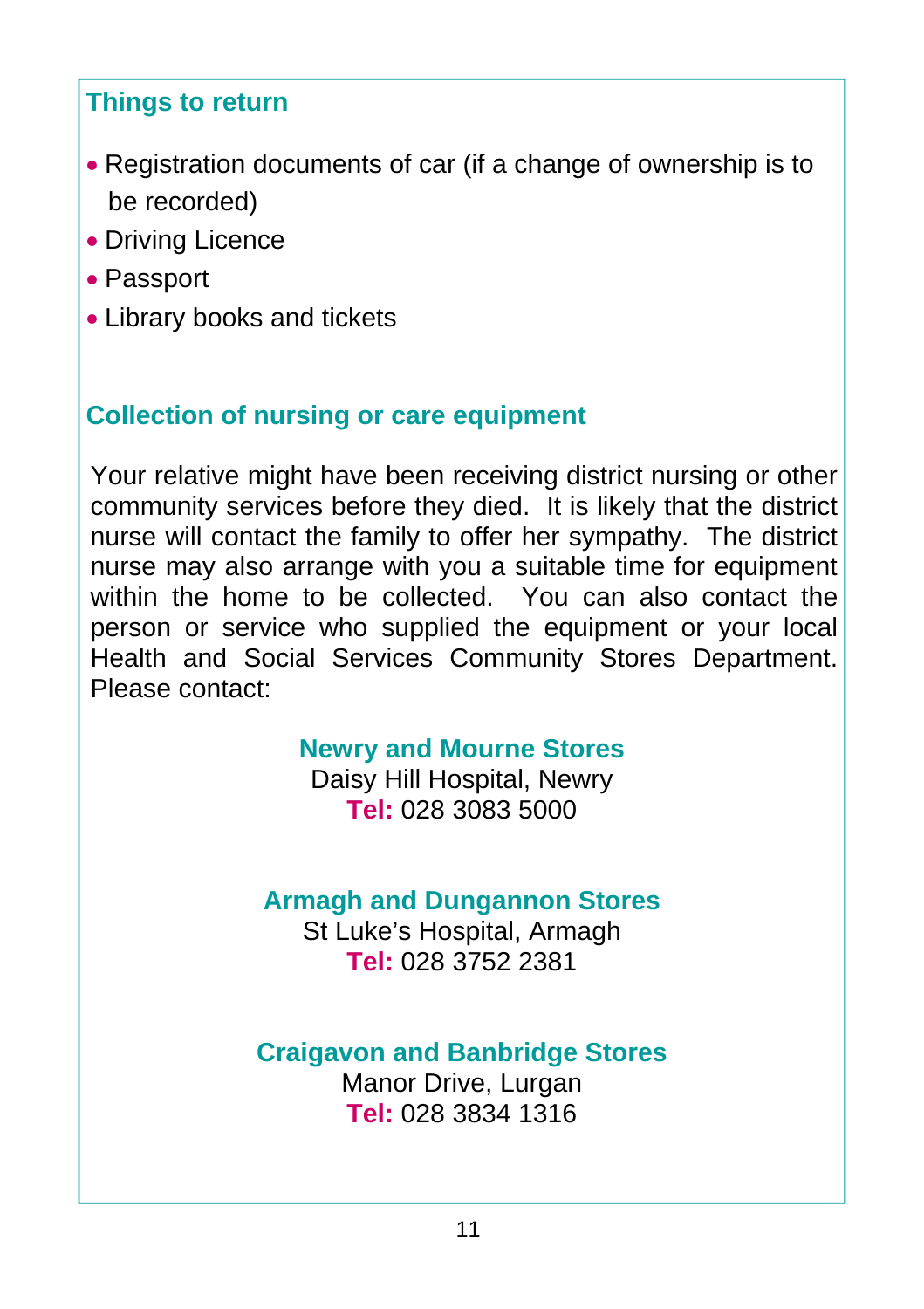## **Section 2: Coping with Bereavement**

## **Grieving**

Everyone will experience bereavement at some time in their life. Grief is what we feel following a loss. While often a painful and emotional time, it is a very natural process. Everyone's response to a loss is individual but there are some common experiences that people share:

- Many people describe shock soon after the death of a loved one, especially when the death has been sudden;
- Feelings of numbness, panic, disbelief, anger, guilt, crying or being unable to cry, emptiness, anxiety, agitation, depression, and sometimes relief;
- For some, sleeping or eating might be difficult.

Everyone grieves differently and there is no set way in which to get through this time. It can be hard to accept your loved one has died and it is not unusual to think you have seen or heard them. All these reactions are natural. Mixed emotions and complicated feelings are understandable at this difficult time.

## **In the days, weeks and months following a bereavement**

Bereavement is always a difficult time but there are things you can do to help yourself through it. Seek ways that are helpful for you to cope with your loss. For example:

- Talk to people about how you feel. Don't bottle things up. Ask for help if you feel you are not coping;
- Make sure you look after your own health. This is a time when you may become prone to illness. Eat well, rest properly and take extra care;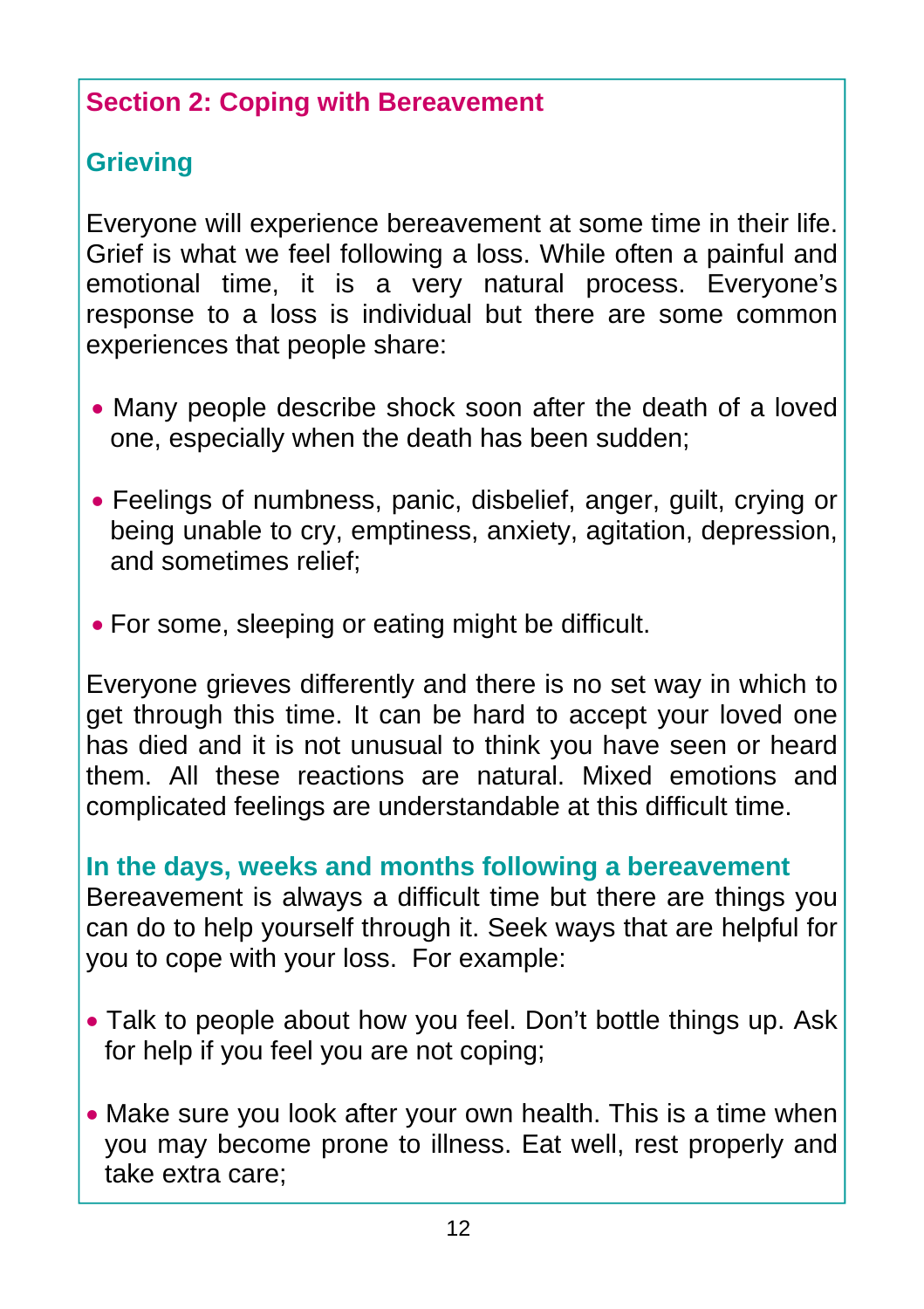- Often family, friends, spiritual leaders or your local community are able to provide the support you need. For others, talking to someone outside your family might be helpful. Your General Practitioner is a useful point for first contact, or you may prefer to contact one of the organisations listed at the back of this booklet for advice or support;
- If your health is not good consult your doctor:
- Do not rush to make major decisions, such as moving house or disposing of possessions, until you have had time to adjust to the death;
- Special dates, such as birthdays and anniversaries can be particularly emotional times. Deciding in advance how you will mark these occasions can be helpful.

## **Helping Bereaved Children**

It is never easy to break the news of a death to a child. Adults often feel the need to protect children from the facts about death. They may feel that children will not understand, or that they will be too upset. However, we often underestimate a child's ability to cope. Children often find it more difficult to cope when they do not know what is happening. They could imagine something that is worse than knowing the truth.

## **Breaking the news**

- A parent or someone known and trusted by the child may break the news about the death soon after it has occurred, consoling the child in the best way appropriate.
- Using simple factual words such as 'dead' or 'has died' may help to avoid confusion in the child's mind.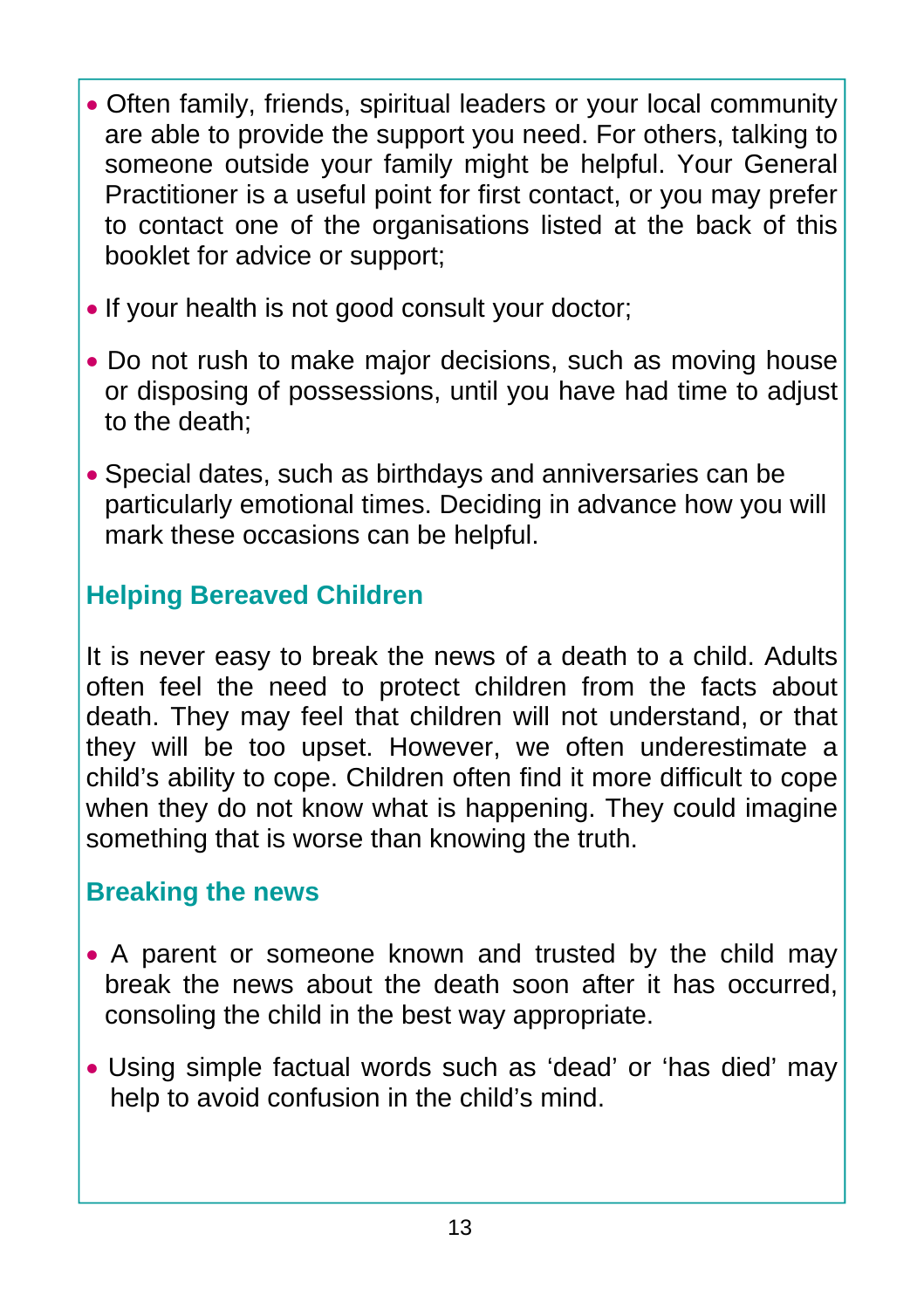- Answering a child's questions as truthfully as possible is best. You may become emotional but shedding tears is normal and indicates to the child how much the deceased meant to you.
- Each child will respond differently when someone dies; their understanding of death and the questions they ask may be related to their age. Further information on how you can assist them at this difficult time can be found through contacting some of the organisations mentioned at the back of this booklet;
- Informing the child's school of the death will help the teacher support the child when they return to school.

## **Seeing the deceased and attending the funeral**

Like adults, children, even young ones can be helped to make choices about seeing the deceased and attending the funeral;

- With gentle preparation and if they feel comfortable, a caring adult should accompany the child. This may give the child the opportunity to say goodbye or place a flower, letter or toy in the coffin.
- It may be helpful to involve children in the preparations for the funeral, such as selecting readings or poems.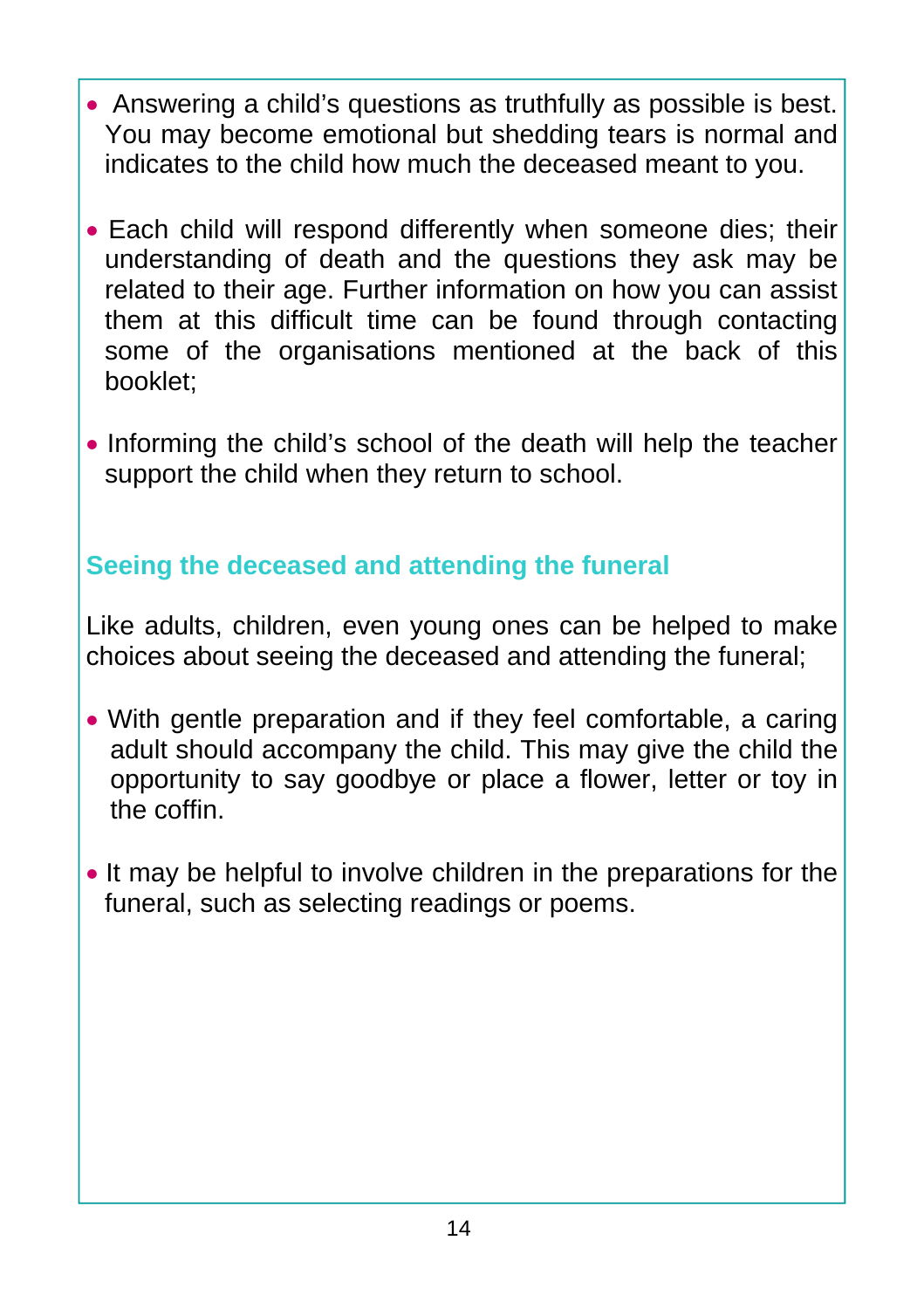## **Section 3: Information and Local Support**

During November each year the Trust holds a special service to remember patients who have died. This service is advertised in local press. You can also contact the Bereavement Co-ordinator or the Patient Support Office for information on the service.

## **SHSCT Support Services**

## **Patient Support Services**

Craigavon Area Hospital 68 Lurgan Road, Portadown BT63 5QQ

**Tel:** 028 3861 2395 or 028 3861 4285 **Email:** patientsupport.cah@southerntrust.hscni.net

## **Office Opening**

Monday to Thursday: 9.00 am - 5.00 pm Friday: 9.00 am - 2.00 pm

Patient Support is a confidential and free service.

You can ask any member of staff to contact us on your behalf or you can visit the office in the main hospital foyer during opening hours.

You can also write a letter to the Patient Support Service (address above).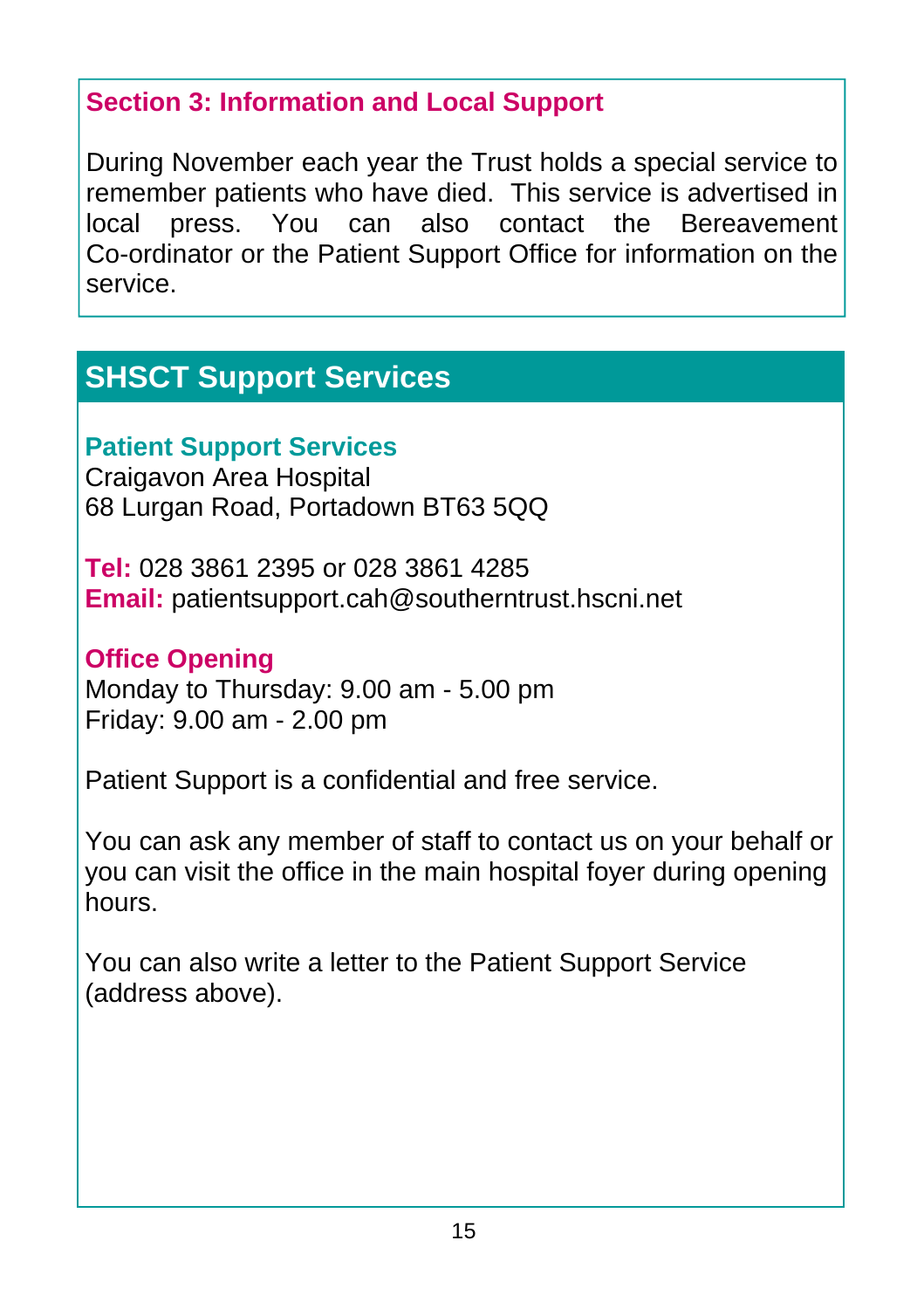## **SHSCT Support Services**

**Ulster Cancer Foundation Counsellor**  Craigavon Area Hospital 68 Lurgan Road, Portadown BT63 5QQ

**Tel:** 028 3861 3645

## **Office Opening**

Monday to Wednesday (Answering Service available)

Counselling available to anyone whose life has been affected by cancer diagnoses.

## **Bereavement Co-ordinator Office**

The Rowans Craigavon Area Hospital 68 Lurgan Road, Portadown BT63 5QQ

**Tel:** 028 3861 3861 **Email:** anne.coyle@southerntrust.hscni.net

The Bereavement Co-ordinator will signpost you to appropriate bereavement support.

## **NI Direct - Website**

## **www.nidirect.gov.uk**

Official Government website for information about Northern Ireland Government Services including death and bereavement.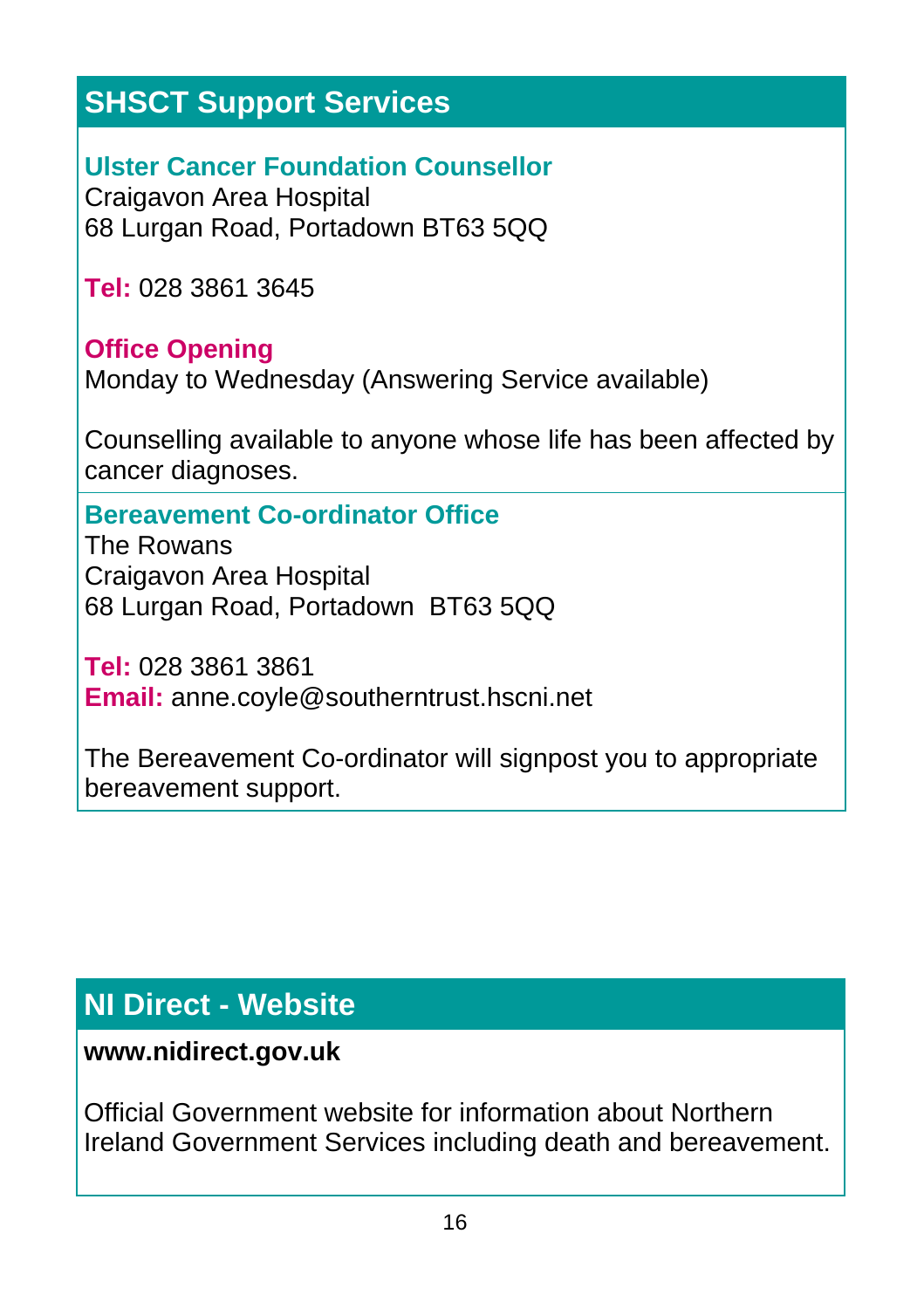## **Local Council Offices**

#### **Armagh City and District Council**

The Council Offices The Palace Demesne Armagh BT60 4EL

**Tel:** 028 3752 9600

**Banbridge District Council** 

Civic Building Downshire Road Banbridge BT32 3JY

**Tel:** 028 4066 0600

**Craigavon Borough Council** 

Civic Centre PO Box 66 Lakeview Road Craigavon BT64 1AL

**Tel:** 028 3832 1400

**Dungannon and South Tyrone Borough Council** 

Circular Road Dungannon BT71 6DT

**Tel:** 028 8772 0300

**Newry and Mourne District Council** 

District Council Offices Monaghan Row Newry BT35 8DJ

**Tel:** 028 3031 3031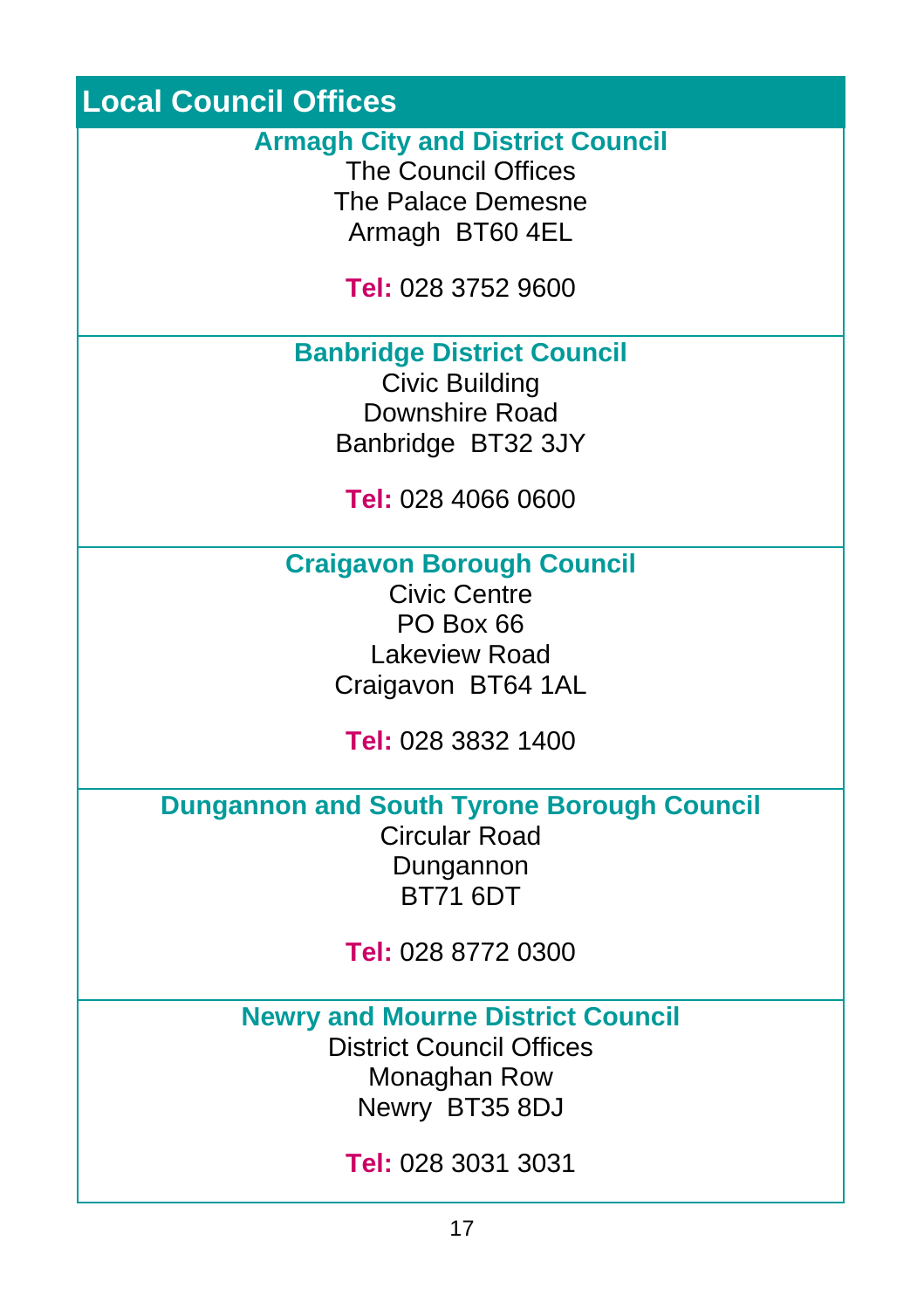| <b>Social Security / Jobs and Benefits Offices</b>                                          |
|---------------------------------------------------------------------------------------------|
| <b>Armagh</b><br>Alexander Road<br>Armagh BT61 7JL                                          |
| Tel: 028 3752 9777                                                                          |
| <b>Banbridge</b><br>18 Castlewellan Road<br>Banbridge BT32 4AZ                              |
| Tel: 028 4062 0800                                                                          |
| <b>Dungannon</b><br><b>Crown Buildings</b><br><b>36 Thomas Street</b><br>Dungannon BT70 1EN |
| Tel: 028 8775 4754                                                                          |
| <b>Kilkeel</b><br><b>Newry Street</b><br>Kilkeel BT34 4DN                                   |
| Tel: 028 4161 1433                                                                          |
| Lurgan<br><b>Alexander Crescent</b><br>Lurgan BT66 6BB                                      |
| Tel: 028 3831 5600                                                                          |
| <b>Newry</b><br>40 Bridge Street<br>Newry BT35 8AJ                                          |
| Tel: 028 3026 5522                                                                          |
| <b>Portadown</b><br>140 Jervis Street<br>Portadown BT62 1HA                                 |
| Tel: 028 3839 7200                                                                          |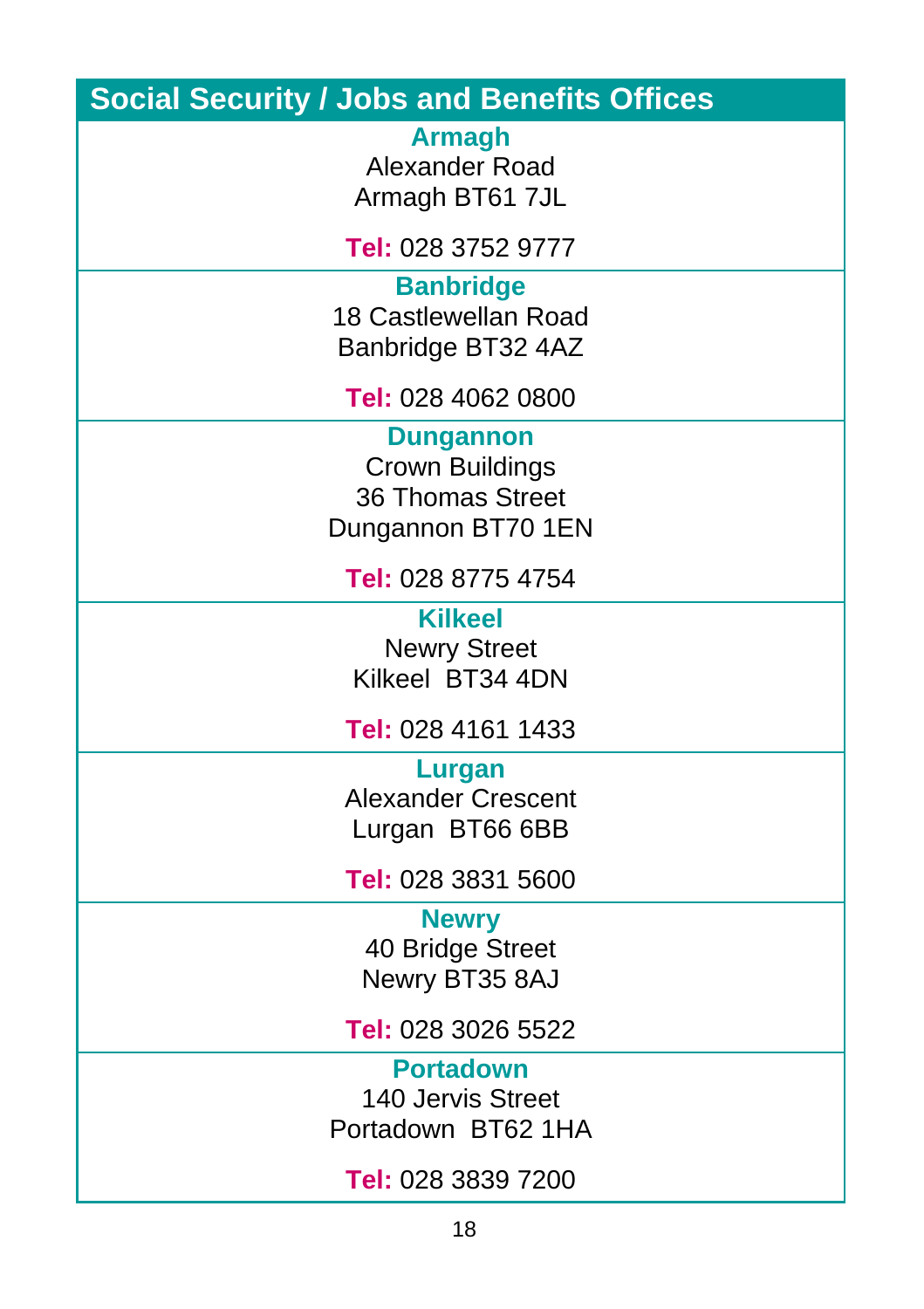## **Bereavement Support Organisations**

## **Care in Crisis**

39 Union Street, Lurgan BT66 8DY **Tel:** 028 3832 9900 **Web:** www.careincrisis.org.uk

## **Services Offered**

Confidential counselling service for bereavement, pregnancy related issues eg miscarriage, stillbirth, stress, marriage and relationship problems.

## **Cruse Bereavement Care**

Northern Ireland Regional Office Graham House, Knockbracken Healthcare Park, Saintfield Road, Belfast BT8 8BH **Tel:** 028 9079 2419 **Web:** www.cruse.org.uk Cruse young people's information: www.RD4U.org.uk

## **Local offices**

Merrion House, 46 The Square, Moy BT71 7SG **Tel:** 028 8778 4004

Office 9, Enterprise House WIN Business Park, Canal Quay, Newry BT35 6PH **Tel:** 028 3025 2322

## **Services offered**

Cruse Bereavement Care provides counselling and support services for adults, young people and children.

They also offer information, advice, education and training services.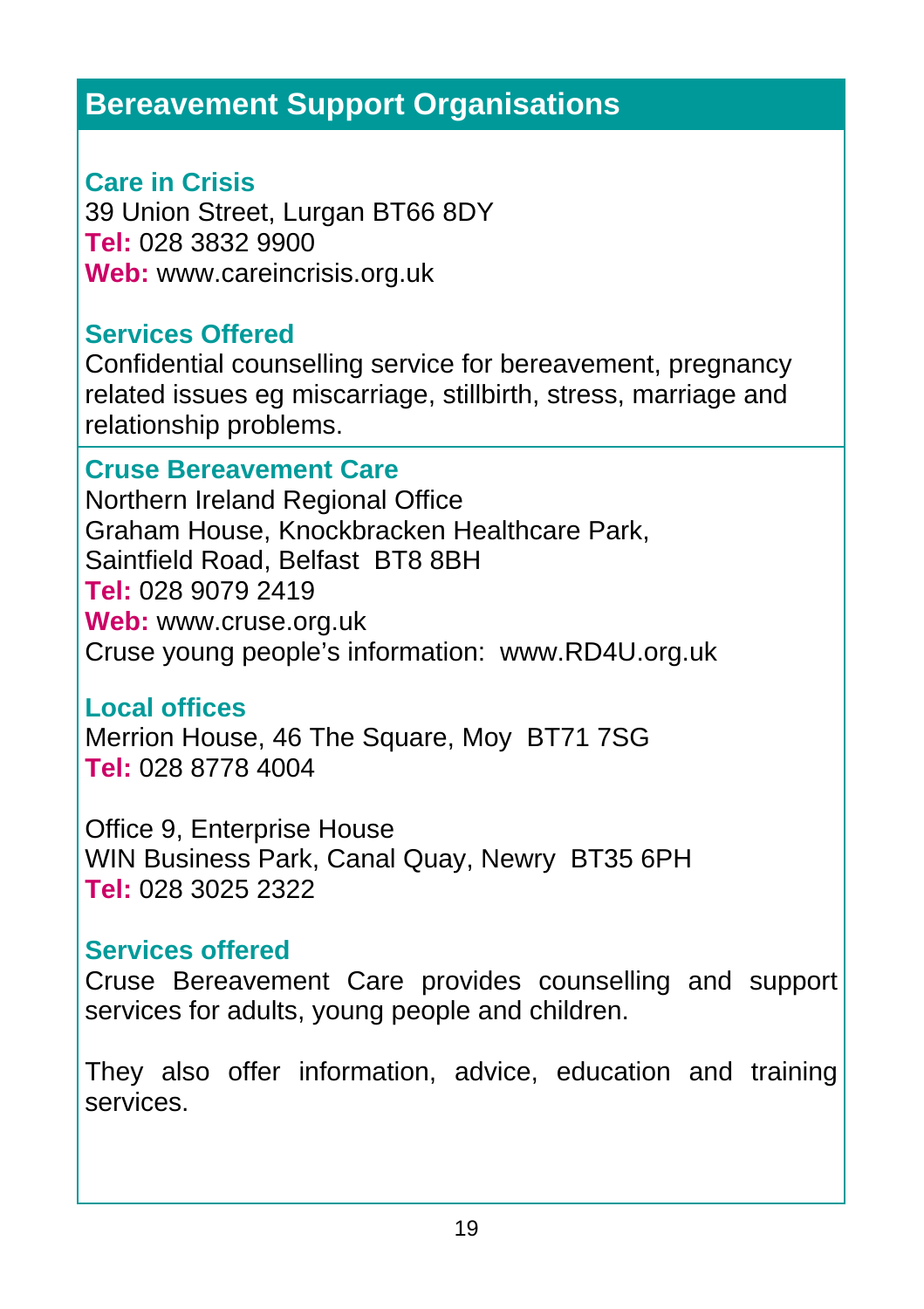**Bereavement Support Organisations**

**Compassionate Friends NI** 

c/o 46 Derrymagowan Road, Dungannon BT71 6SY **Local Help line Tel:** 028 8778 8016 **National Help line Tel:** 0845 123 2304 **Web:** www.tcf.org.uk

**Services offered:** An organisation where bereaved parents and their families offer understanding and support to others after the death of a child or children. It offers support, advice and information to other relatives, friends and professionals who are helping the family. Local Support Groups are also available.

#### **Meningitis Trust**

3 Wellington Park, Belfast BT9 6OJ **Tel:** 0845 1204 680 **Web:** www.meningitis-trust.org

**Services offered:** Provides specific services for those who have been bereaved as a result of meningitis.

**Remember Our Child** 

Graham House, Knockbracken Healthcare Park, Belfast BT8 8BH **Tel:** 028 9079 7975

**Services offered:** Northern Ireland Partnership of Child Loss Support Groups.

**The Samaritans**  Craigavon: **Tel:** 028 3833 3555 Newry: **Tel:** 028 3026 6366 **National Helpline Tel:** 08457 909 090 **Email:** jo@samaritans.org

**Services offered:** Confidential emotional support, 24 hours per day. They are there for you if you are worried about something, feel upset or confused, or you just want to talk to someone.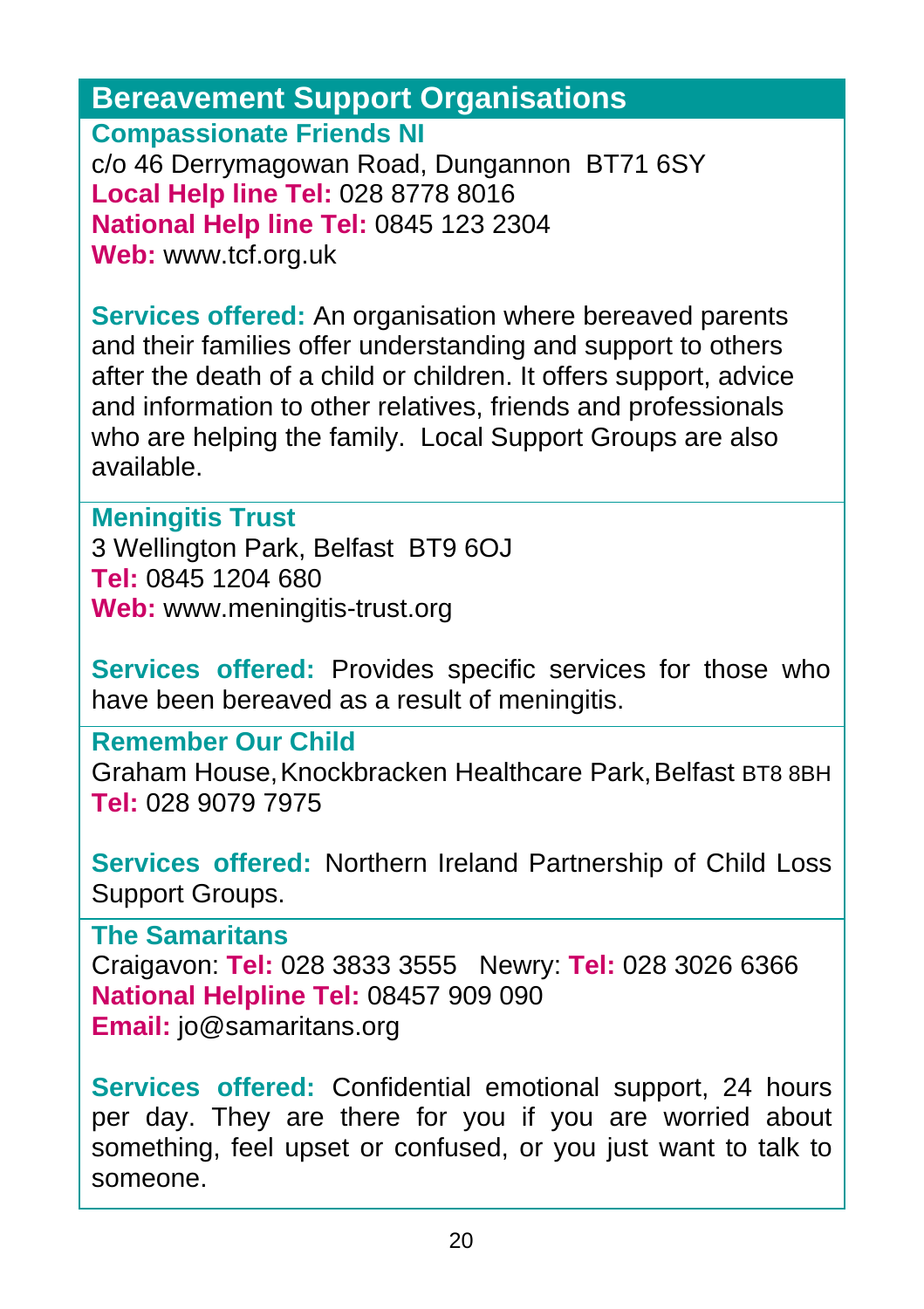#### **Bereavement Support Organisations Southern Area Hospice Services**

Courtenay Hill, Newry BT34 2EB **Tel:** 028 3026 7711

**Services offered:** Provide bereavement support for those whose loved one received hospice care.

**The Springwell Centre** 

Edward Street, Lurgan **Tel:** 028 3834 7222 **Email:** Philomena@springwellcentre.com **Web:** www.springwellcentre.com

**Services offered:** Confidential counselling for adults, children, young people, couples and families. Springwell also runs a rainbows programme to support children and young people grieving the loss of a loved one through death, divorce or separation.

#### **STEP**

South Tyrone Empowerment Programme Unit T7, 2 Coalisland Road, Dungannon BT71 6JT **Tel:** 028 8772 9002 or 028 8775 0211 **Web:** www.stepni.org

**Services offered:** STEP is a community development and training organization. It offers Migrant Support including advice and guidance through face to face appointments with bi-lingual staff.

## **Lifeline 0808 808 8000**

Counsellors available 24 hours a day, 7 days a week who are experienced in dealing with issues such as depression, anxiety etc to give you help and support, in confidence.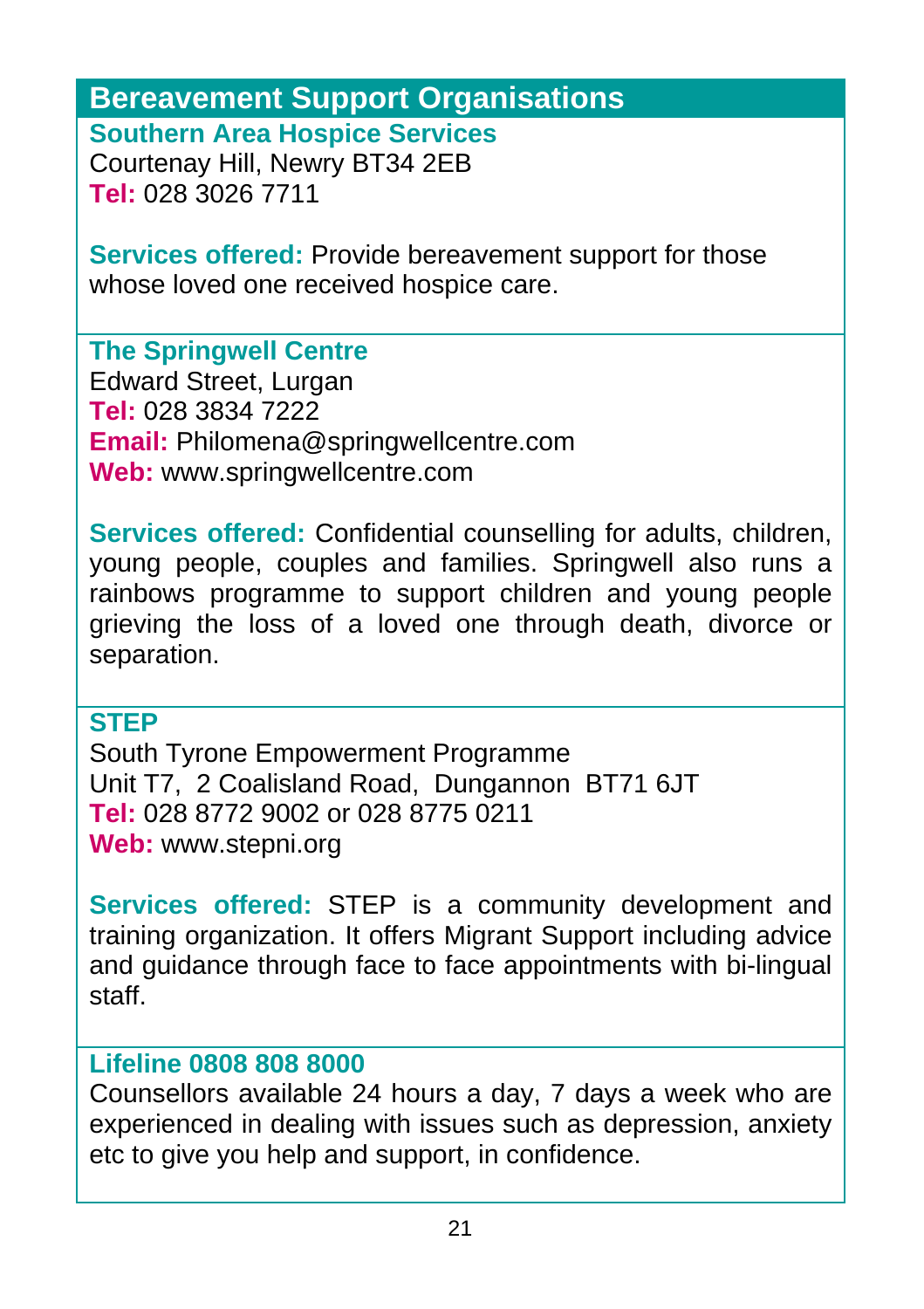## **Supporting People with Learning Disability or Dementia - Useful Websites**

**Mencap:** www.mencap,org.uk **Alzheimer's Society:** www.alzheimers.org.uk

## **Supporting Children**

**Barnardo's Child Bereavement Support Service** 

23 Windsor Avenue, Belfast BT9 6GE

**Tel:** 028 9069 4000

**Advice line Tel:** 028 9064 5899

**Web:** www.barnardos.org.uk/childbereavementservice

## **Barnardos provides:**

- An advice line for adults who are concerned about a bereaved child.
- Individual and group support to children and young people up to the age of 18 who have been bereaved.
- Training and information nights for parents and professionals to assist in developing methods of helping bereaved children.

## **Nova Trauma Support**

10 Church Street, Banbridge BT32 4AA **Tel:** 028 4062 8758 **Email:** ni.nova@barnardos.org.uk **Web:** www.barnardos.org.uk/nova

**Services offered:** Nova is a Barnardos NI trauma support service. Nova provides a range of supports for children, families and communities.

## **Useful Websites**

**Child Bereavement Network**  www.childhoodbereavementnetwork.org.uk **Winston's Wish:** www.winstonswish.org.uk **Child Bereavement Trust:** www.childbereavement.org.uk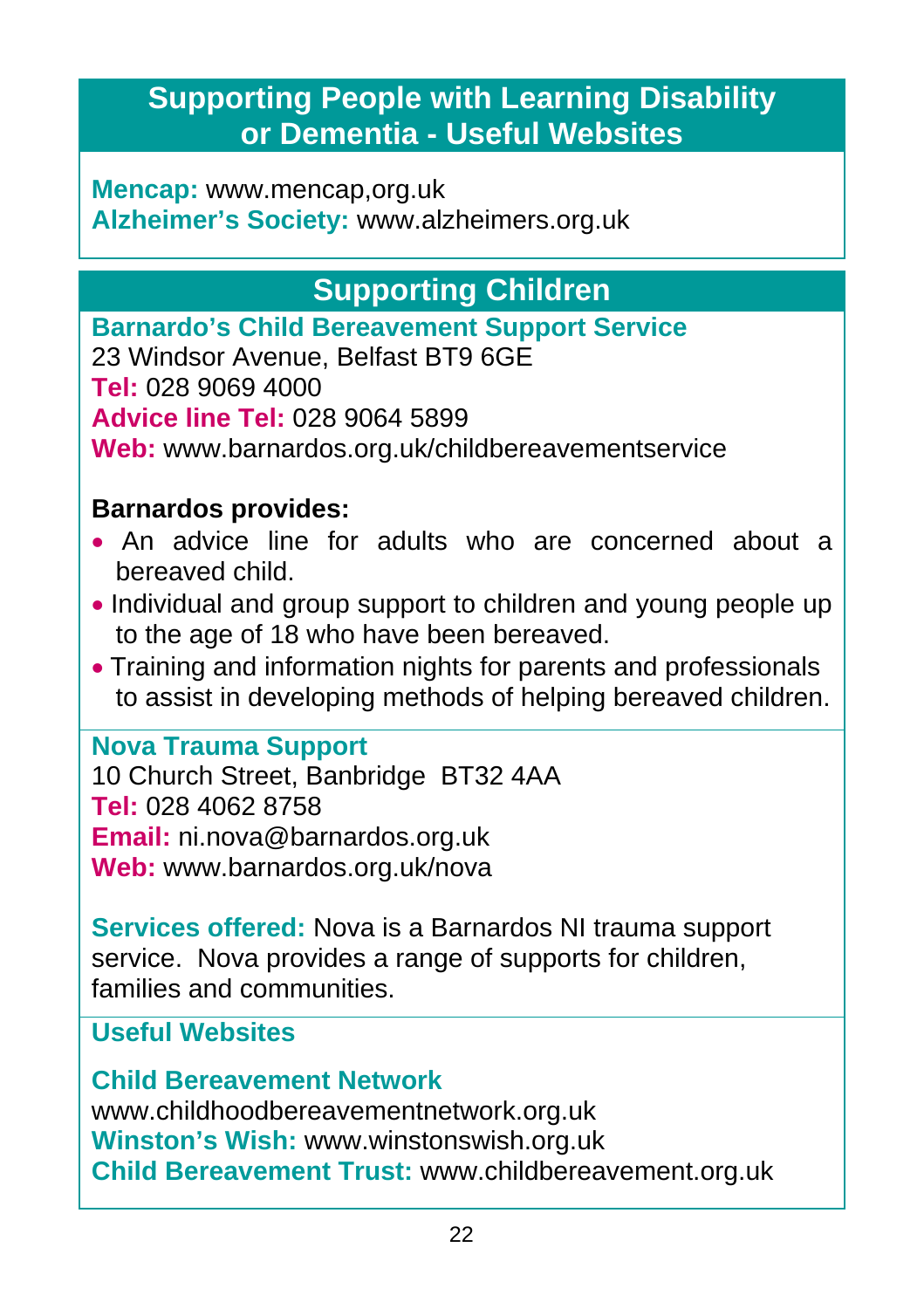## **Area Support Groups for those Bereaved by Suicide**

The Resource Centres listed below are points for contact in local areas that provide information on health and wellbeing, support and signposting for suicide and self-harm prevention related issues.

#### **REACT Ltd**

30a Ardery's Lane, Banbridge **Tel:** 028 4062 8829 **Email:** counreact@aol.com

## **The Niamh Louise Foundation**

Western House, Coalisland **Tel:** 028 8774 0354 **Email:** info@niahmlouisefoundation.com **Website:** www.niamhlouisefoundation.com

## **REACT Ltd**  The Nautilus Centre, Rooney Road, Kilkeel BT34 4AX **Tel/Fax:** 028 4176 9344 **Email:** craigreact@aol.com

## **PIPS Upper Bann**

Flat 17, Mount Zion House, Edward Street, Lurgan BT66 6DB **Tel:** 028 3831 0151

## **PIPS Newry and Mourne**

22 Kilmorey Street, Newry BT34 2DE **Tel:** 028 3026 6195 or 07707 039 799 **Email:** info@pipsnewryandmourne.com

## **Action Mental Health MensSana** 13 Church Street, Portadown BT62 3LN **Tel:** 028 3839 2314 **Email:** cloughran@amh.org.uk **Website:** www.menssanaproject.org.uk